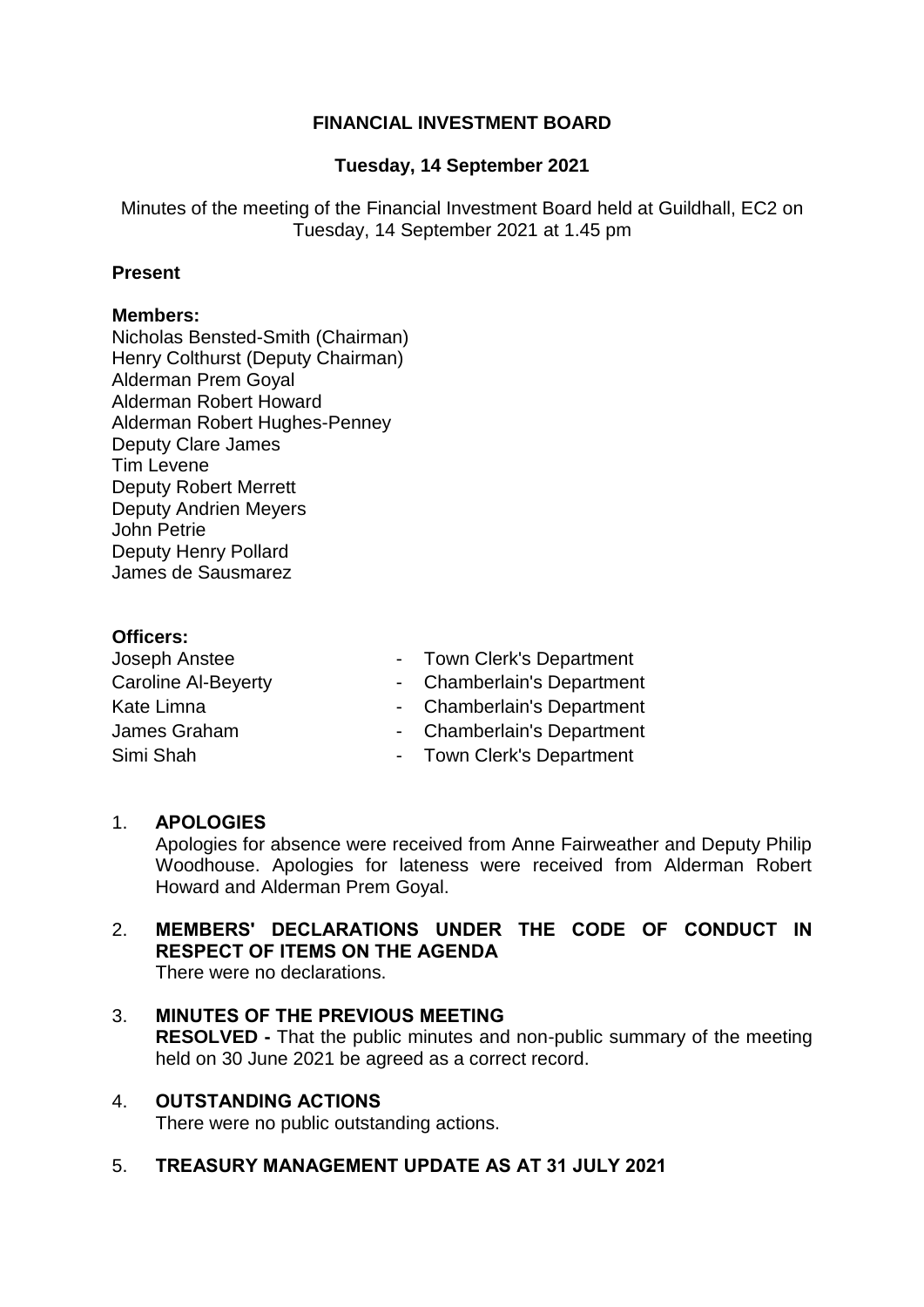The Board received a report of the Chamberlain providing a summary of the City of London Corporation's treasury management portfolio (investments) as at 31 July 2021. The Chamberlain introduced the report and drew Members' attention to the key points. The Board noted that cash balances had increased by £200 million due to the proceeds of private placement borrowing agreed for City's Cash.

In response to a question from a Member regarding recent investment with Helaba, the Chamberlain advised that security and liquidity had been prioritised in accordance with the Treasury Management Code of Practice. The Chamberlain added that whilst bespoke ESG analysis of counterparties had not been undertaken on this occasion, consideration should be given to building this into the Treasury Management process. With regards to asset allocation, the Chamberlain advised that management varied depending on cashflow requirements.

**RESOLVED** – That the report be noted.

## 6. **TREASURY MANAGEMENT OUTTURN 2020/21**

The Board received a report of the Chamberlain outlining the Treasury Management Outturn for 2020/21. The Chamberlain introduced the report and advised that the report was one of three reports required on an annual basis in accordance with CIPFA's Code of Practice on Treasury Management, and outlined treasury activities during the last financial year.

**RESOLVED** – That the report be noted.

# 7. **QUESTIONS ON MATTERS RELATING TO THE WORK OF THE COMMITTEE**

There were no questions.

8. **ANY OTHER BUSINESS THAT THE CHAIRMAN CONSIDERS URGENT** There was no other business.

## 9. **EXCLUSION OF THE PUBLIC**

**RESOLVED -** That under Section 100(A) of the Local Government Act 1972, the public be excluded from the meeting for the following items on the grounds that they involve the likely disclosure of exempt information as defined in Part I of the Schedule 12A of the Local Government Act.

## **Item No. Paragraph(s) in Schedule 12A**

 $10 - 14$  3  $15 - 16$ 

# 10. **NON-PUBLIC MINUTES OF THE PREVIOUS MEETING**

**RESOLVED -** That the non-public minutes of the meeting held on 30 June 2021 be agreed as a correct record.

# 11. **NON-PUBLIC OUTSTANDING ACTIONS**

The Board received a list of non-public outstanding actions.